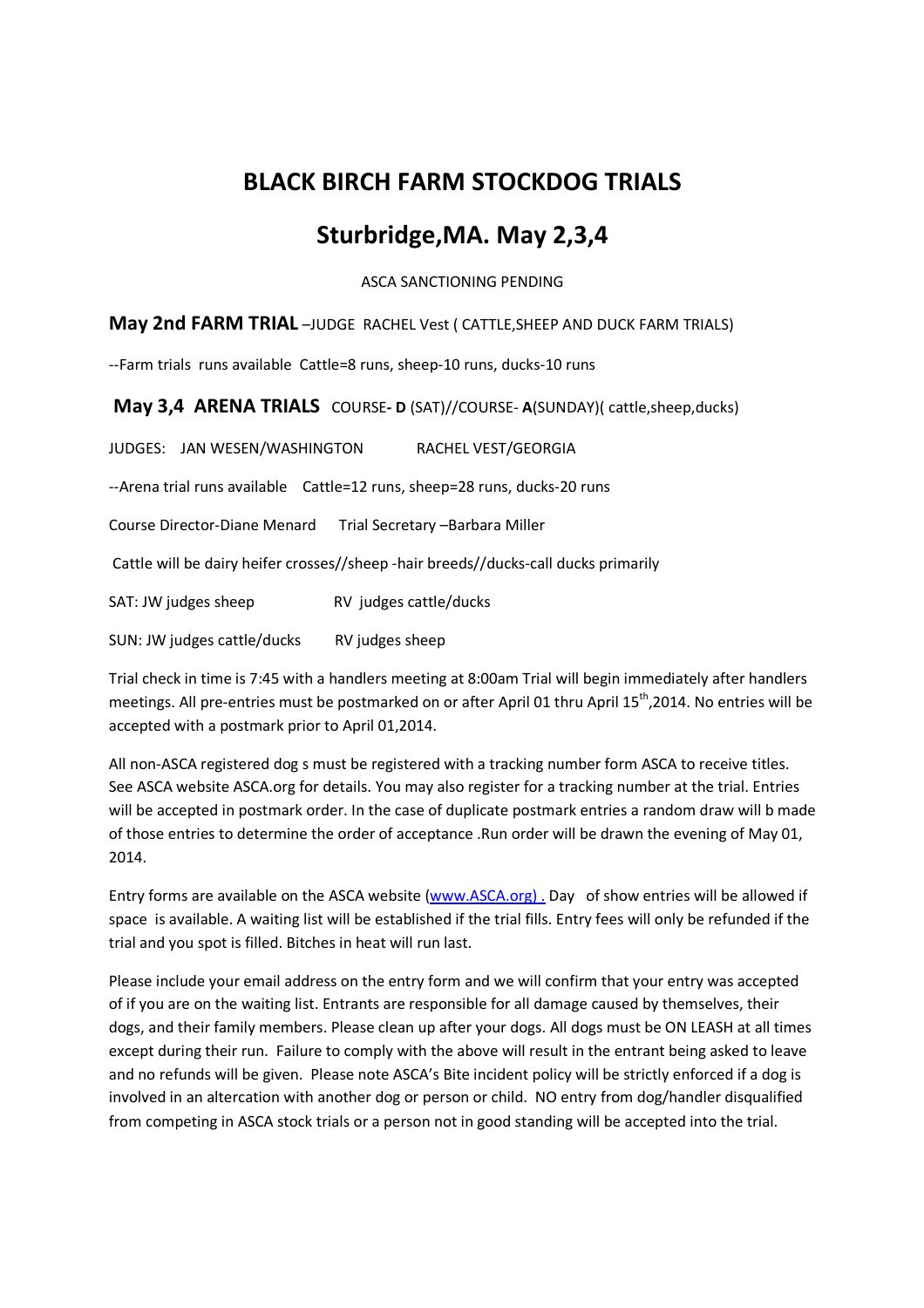#### **FARM TRIAL: May 02,2014**

Pre-Entry Fees: CATTLE \$55 SHEEP \$45 DUCKS \$35---DAY OF ADD AN ADDITIONAL \$5

#### **ARENA TRIALS : May 3,4, 2014**

PRE -ENTRY FEES CATTLE \$45 SHEEP \$35 DUCKS \$30--- DAY OF ADD AN ADDITIONAL \$5 \$100 FOR ALL 3 STOCK ON 1 DAY(ARENA TRIALS ONLY )(same dog) Make checks payable to ASCNE and mail to Barbara Miller 232 New Rd, Avon, Ct.06001 Phone 860 693-4807 AWARDS:  $1^{st}$  thru  $4^{th}$  ribbons **cattle ,sheep, ducks (sat, sun)**  HIT Aussie, Other breed,Started Dog (Sat, sun) HIGH COMBINED NON-WTCH HIGH COMBINED WTCH HIGH COMBINED SCORES WILL BE TOTAL OF ALL SCORES ACCUMLATED ON SAT AND SUN

Bitches in heat will run in order.

Injured Livestock Expenses including Veterinary and disposal fees will be the responsibility of the handler/owner. Replacement costs of livestock are Cattle \$800, sheep \$250, ducks \$25 per head.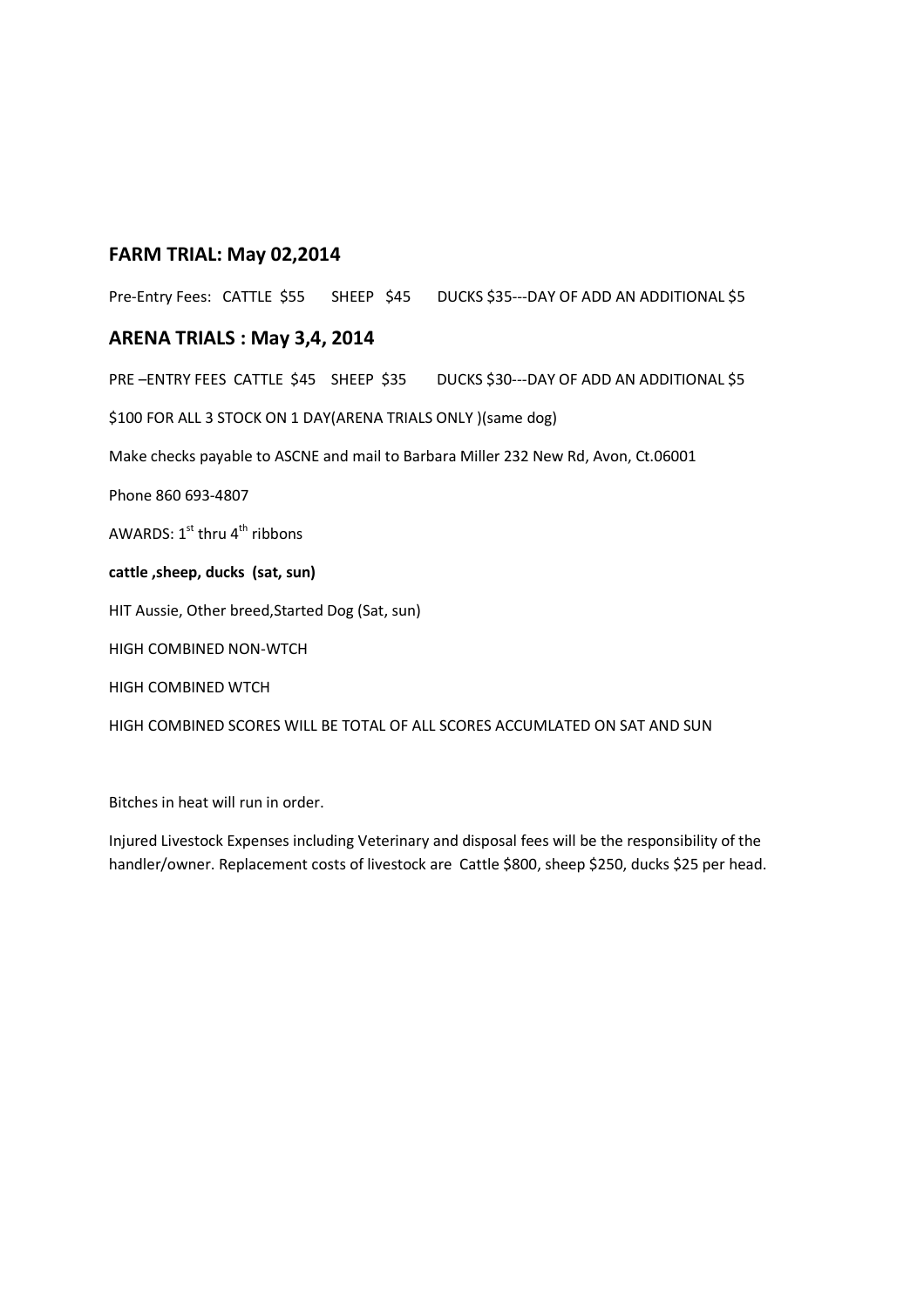# **Cattle Farm Trial**

- **1. Take 5 cows out of Pen A and bring to Pen B(Pen #1 6pts)**
- **2. Sort 3 marked cows into Pen B and close gate(Sort 25pts)**
- **3. Add other 2 cows into Pen B and close gate**
- **4. Take 5 cows out of Pen B to Cone 1(pen #2 6 pts)**
- **5. Drive Cows from Cone 1 to Cone 2-Open handlers may use assisted drive to Cone 2, Adv handlers may assist to Cone 3 and then unassisted drive to Cone 2(xtra task#1 20pts)**
- **6. Leave cows in general vincinity of Cone 2**
- **7. Recall dog to Cone 1**
- **8. Send dog to gather cows back to Cone 1:open handlers may move to Cone 3 before sending dogs:adv handlers must send dog from cone 1(gather 20pts)**
- **9. Fetch cows counterclockwise around cone 1 and take to Pen D**

**10.Put all cows in Pen D and close gate. Remove cows from Pen D and take to cone # 3 for next Task(Pen #3 7pts)** 

**11.Fetch for Drive to Chute with simulated foot bath:Open handlers may go with dog to opening of chute:adv handlers must stay at Cone 3 while dog puts the livestock in chute(Chute #3 7pts)** 

**12.Put all cows in Pen B.** 

**13. Remove all cows from Pen B and shut gate(pen #4 6pts)** 

**14.Take cows to Pen A and go in with cows and apply fly spray to all marked cows. (extra task #2 20pts)** 

**15. Handler and dog exit Pen and close Gate-The end:** 

**\*Maximum time 20 min 10 min warning ,17min warning** 

**Ties broken 1st by Drive 2nd by Chute**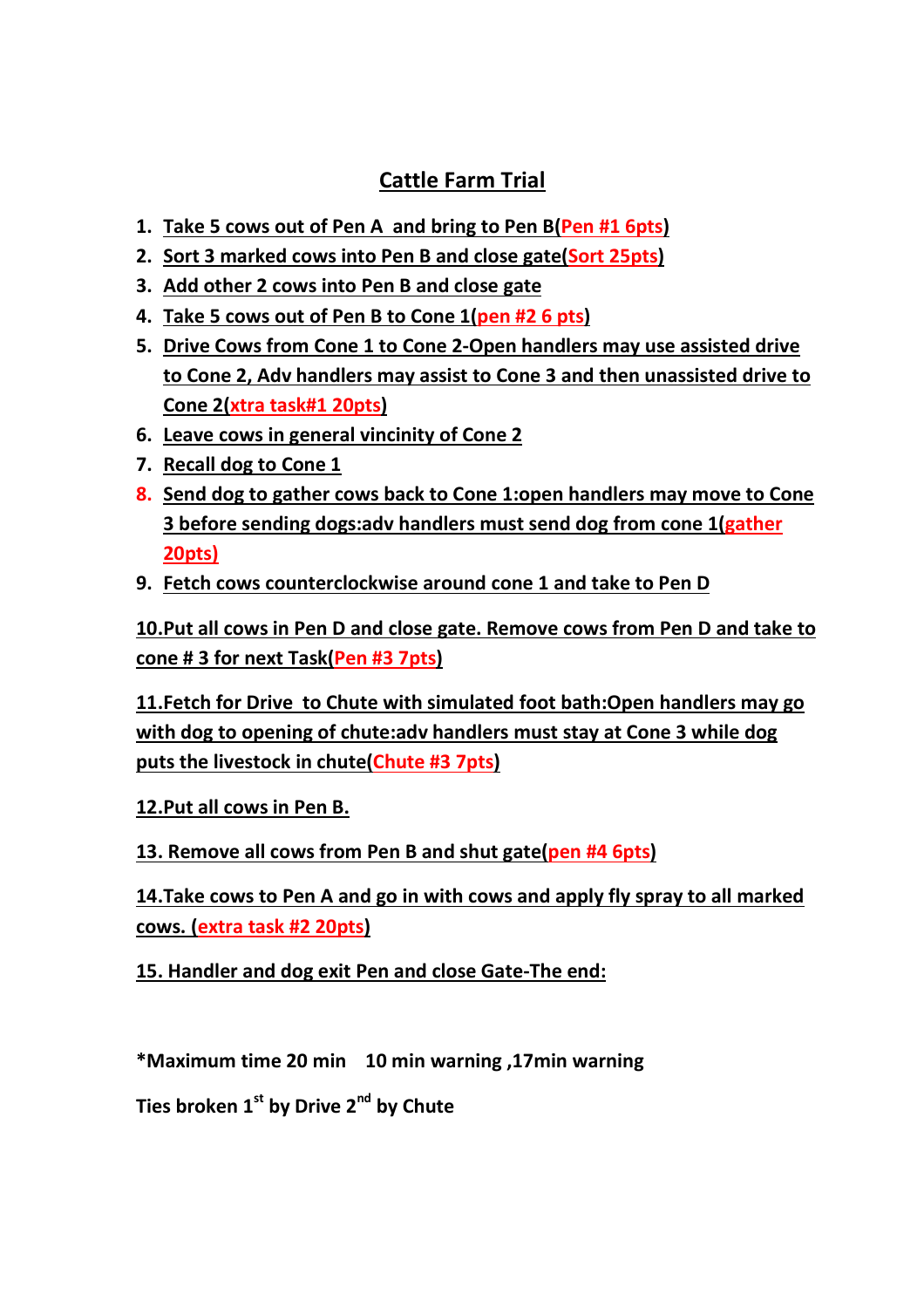### **Sheep Farm Trial**

- **1. Take 5 sheep out of Pen B and bring to Pen A(Pen #1 6pts)**
- **2. Sort 3 marked sheep into Pen A and close gate(sort 25 pts)**
- **3. Add other 2 sheep into Pen A and close gate**
- **4. Take 5 sheep out of Pen A to Cone 1(pen #2 6pts)**
- **5. Drive sheep from Cone 1 to Cone 2-Open handlers may use assisted drive to Cone 2, Adv handlers must drive from cone 1 to Cone 2(extra task #1 20 pts)**
- **6. Leave sheep in general vincinity of Cone 2**
- **7. Recall dog to Cone 1**
- **8. Send dog to gather sheep back to Cone 1:open handlers may move to Cone 3 before sending dogs:adv handlers must send dog from cone 1(gather 20pts)**
- **9. Fetch sheep counterclockwise around cone 1 and take to Pen D**

**10.Put all livestock in Pen D and close gate** 

**11.Take all livestock out of Pen D and fetch/drive to Chute with simulated foot bath:Open handlers may go with dog to opening of chute:adv handlers must stay at Cone 3 while dog puts the livestock in chute(pen #3 7pts)** 

**12.Put all livestock in Pen A.** 

**13. Remove all livestock from Pen A and shut gate(pen #4 6pts)** 

**14.Take livestock to Pen B and go in with livestock and apply fly spray to all marked livestock. (xtra task # 2 20pts)** 

**15. Handler and dog exit Pen and close Gate-The end:** 

**Maximum time for course is 13min 10 min warning** 

**Ties broken by 1st Drive 2nd Chute**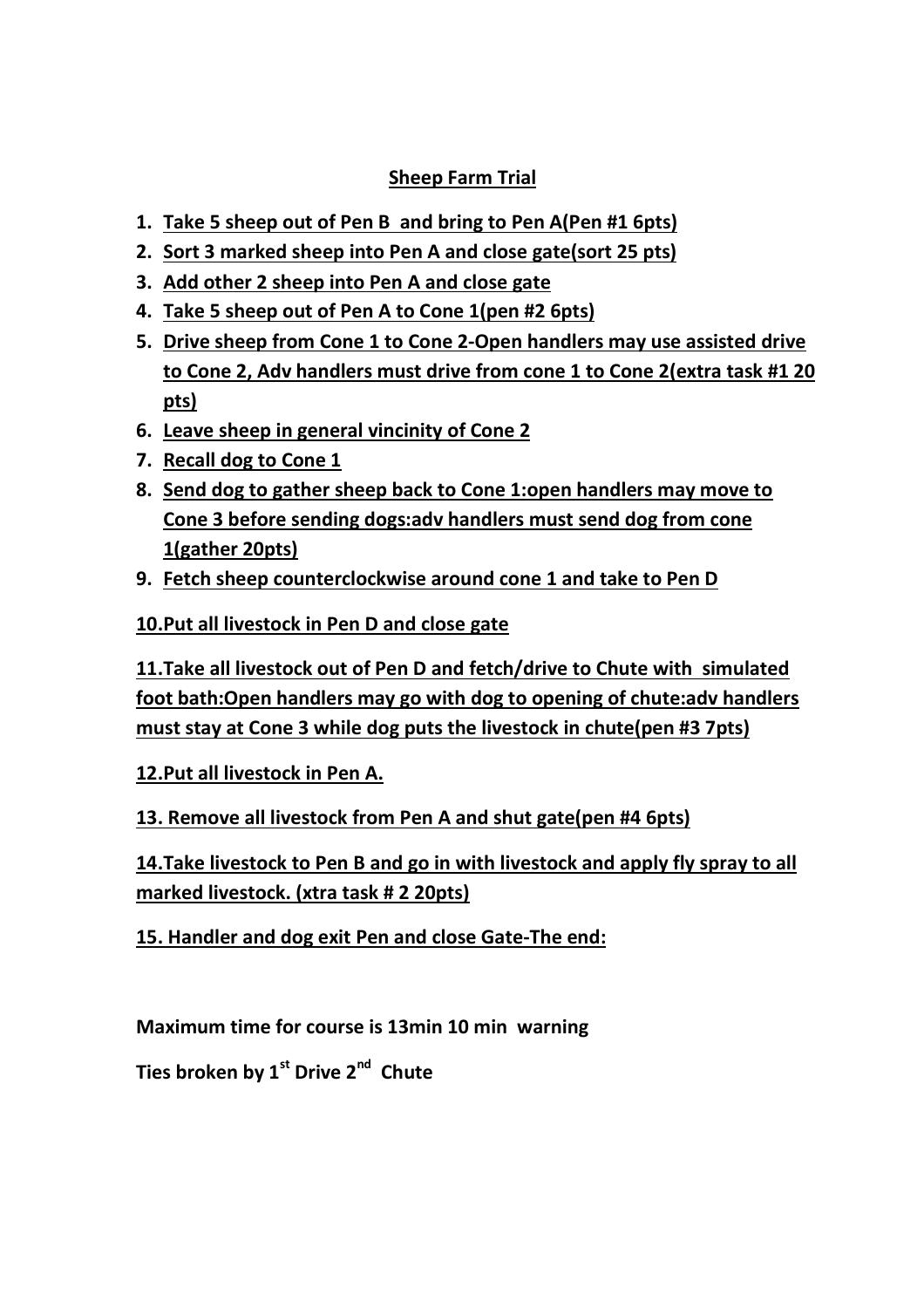# FARM TRIAL DUCKS

- 1. Take 10 ducks from Pen C (Pen #1 6pts)
- 2. Sort 5 ducks into Pen D(Sort 25 pts)
- 3. Take 5 remaining ducks thru chute (simulated water feature) Open handlers may go with their dogs .Adv handlers must stand near Gate to Pen D (Chute 20pts)
- 4. Go to gate to arena and send dog to fetch ducks into arena from inside Pen B(pen #2 6pts)
- 5. Take ducks to cone #1 and leave in vicinity of cone and recall dog to Cone #2 to start the gather. Open handlers can stand ½ way between cone 1 and 2 while sending dog for gather. Adv handlers must stand at cone 1 and send dog.(Gather 20pts)
- 6. Fetch ducks counterclockwise around cone #2 and drive over bridge to #4 . Open handlers May move perpendicular to dog's path but stay in middle of arena. Adv handlers must stay at cone #@ until Ducks have reached #4. (Extra task #1 20pts)
- 7. Take ducks to center of arena between Cones #1 and #2 and Hold the ducks until the judge calls done(Extra Task #2 20 pts)
- 8. Take ducks to Pen B
- 9. Take ducks out of Pen D (Pen Work # 6pts)
- 10. Gather all ducks from Pen B and deposit in Pen C(Pen Work 7pts)

Maximum time 10min—7 min warning

Ties will be broken  $1^{st}$  by Sort Score  $2^{nd}$  by Chute work